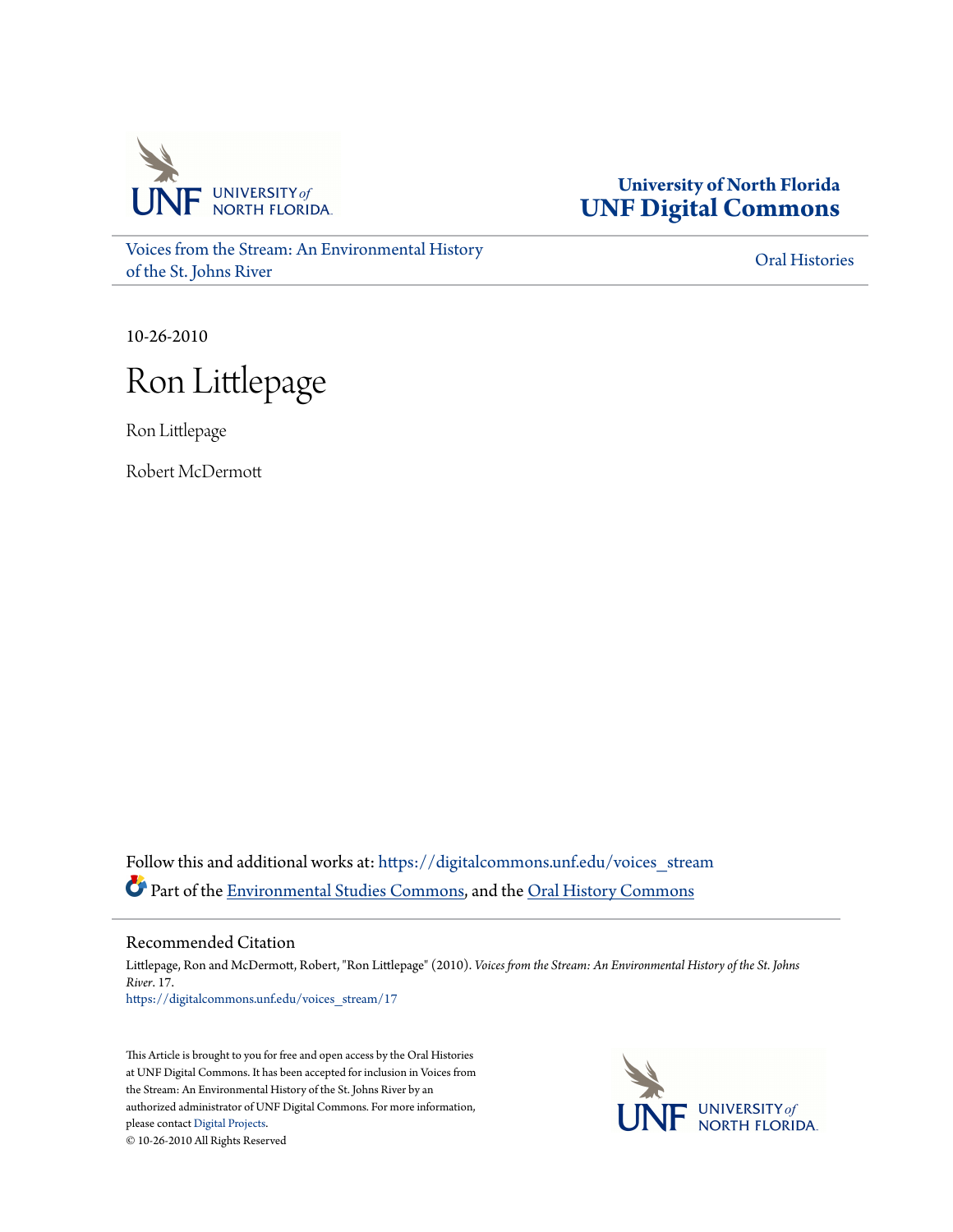Interviewee: Ron Littlepage Interviewer: Robert McDermott Location: Times-Union building, Jacksonville, Florida October 26, 2010, 2:15 p.m. Duration: 43:53

McDermott: This is Robert McDermott interviewing Ron Littlepage at 2:15 p.m. on Tuesday, October 26<sup>th</sup>. Okay. All right, so again, sorry about that.

Littlepage: That's all right.

- McDermott: The biggest changes you've seen in the writing of the river from the late 70s/early 80s to today.
- Littlepage: I think now more and more people are paying attention to what's going on with the river. And then . . .it's a . . . it's a . . . I think from a lot of the stories . . . the various things the mayors have done to improve access to it. Starting off with Hans Tanzler in cleaning up the raw sewage outfalls; Jake Godbold putting the Landing on the riverfront. The many problems he had with the Landing that did once generate a lot of attention to the river. John Delaney doing a lot to clean up the river, his preservation project to buy properties to preserve the natural resources we have in Duval County including protecting the river. And John Peyton has done a lot, as well, to get access to the river and continue to have the river as part of the full front of his administration. Delaney pushed to get the river designated a American Heritage River. So I think . . . you know you have a lot of us writing during this period of time. The people and the mayors were putting more focus on the river, so I think, you know, people paid more attention because of the things that were going on. It's a fantastic natural resource for the city. It's  $a \dots$  if we do it correctly, we can use the river to help develop downtown and to get people to want to move here, bring their businesses here and take advantage of the river. We have a great piece of property on the south bank, the JEA generating station, and a great piece of property on the north bank, the Shipyards site, so once we get out of this recession and the economy kicks up again we have opportunities to build and develop those areas where it has, whether it has hotels, businesses, whatever, it also offers a lot of public space. That's the key is having public space downtown. And one of the unfortunate ways the city has developed, if you live on the Southside you have very little public access to the river. Unless you happen to have a riverfront home. This side of the river didn't develop that way as much, because like in Riverside, Avondale, and through there, there's all these little pocket parks at the end of the streets that if you want to go down and look at the river and have a picnic or just enjoy it, you have that chance. Southbank not so much.

McDermott: Is that just the way Jacksonville grew?

Littlepage: That's the way we grew. You know that's all new development. And when they developed over here after the fire, the Great Fire of 1901, they didn't . . . the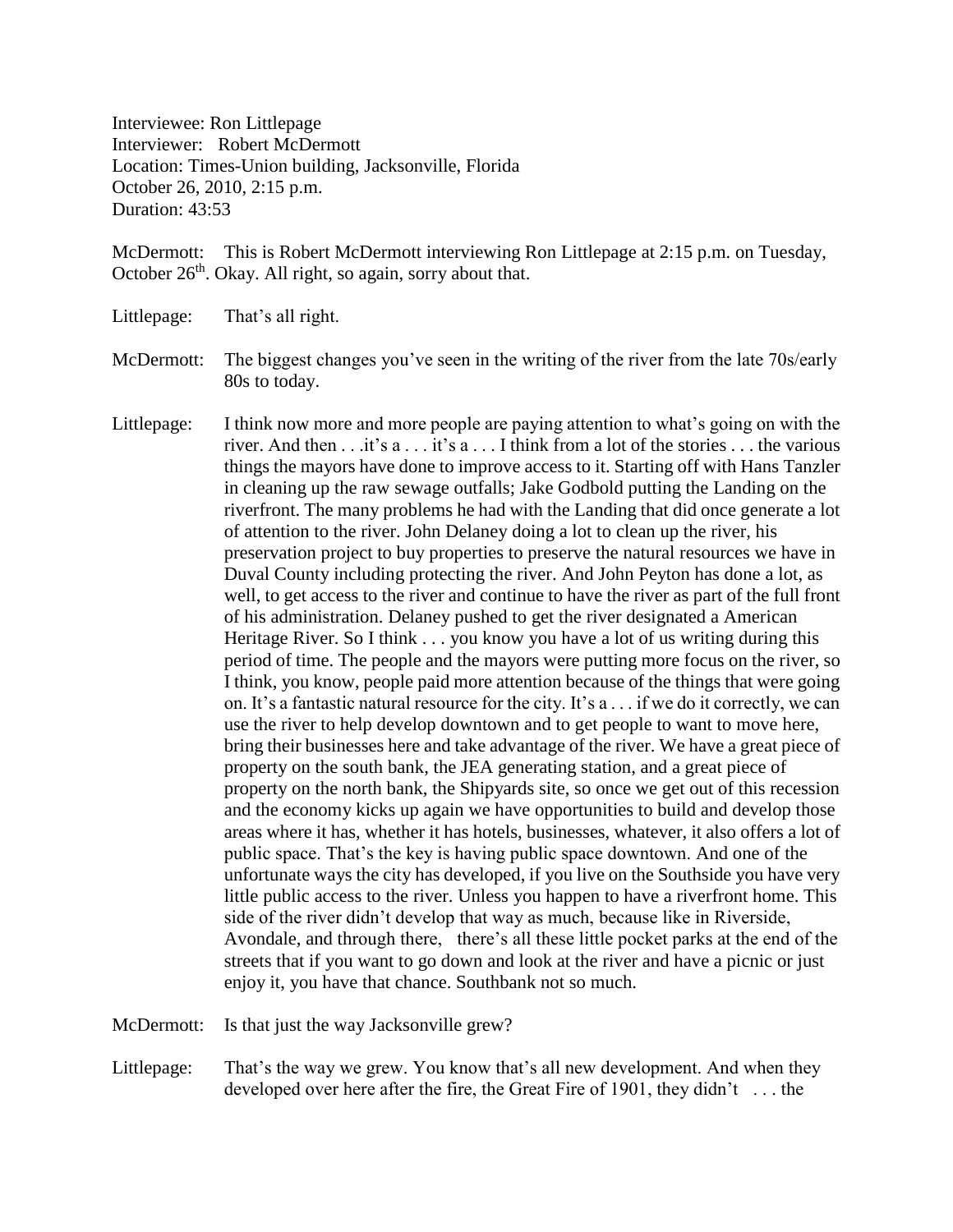developers didn't take every piece of property and put a building on it. They had parks, you know, if you're familiar with Avondale and Riverside, you have the great Boone Park and Willow Branch Park that were part of the development process back in that time. You didn't have that so much on the south bank, because that's newer, more suburban type development. But they have made strides. You know they've got some . . . the riverfront park in Mandarin and so forth to get access where you can. But that's the key. If people get to see the river, get on the river, enjoy the river, then they realize what an asset it is.

- McDermott: Do you think keeping the river in the paper puts pressure on the politicians to keep up . . .
- Littlepage: Yes, yes. I think, you know, when the paper writes a lot about the river issues now that people really pay attention to it, the politicians have to answer. Most of them are on board, so it's not like you have to . . . where the conflict comes, and it's going to come pretty soon on some of the efforts to clean up the river, is the, as you know, the problem is the nutrient overload in the river and there's a big fight between some environmental organizations that sued the EPA for not enforcing the Clean Water Act and they settled that suit and the EPA is supposed to establish what they call numeric standards for nutrients in the river. Businesses, politicians, all say that's going to cost billions of dollars, it's a tax on the water, dah dah dah, and so they're getting politicians to fight the EPA for being able to enforce those rules. That's the battle around now. So, yeah, you can tell the side I'm on. So I'm going to keep writing about it, trying to keep pressure on them to abide by the new rules.
- McDermott: Why does it seem like the DEP is on the side of business?
- Littlepage: Well, you have to understand how the DEP works. I mean, it's appointed by the governor and the governor is a usually in this state in this day and times more favorable toward developers and to industry. I mean the Florida Chamber, the Associated Industries, all the ones that stroked the big checks to the politicians are the ones that are opposing the stricter standards. So that's why it's important to elect good people, because that's who gets to appoint people to the various . . . the DEP secretary to the members of the Water Management District board and so forth that can really determine what happens with the river.
- Woman: Sorry, I just want to make sure we got this point, it's an important point in case the recorder wasn't working.
- Littlepage: Sure.
- Woman: You mention when you came to Jacksonville from San Antonio, Texas, that the Riverwalk wasn't here?
- Littlepage: That's correct. I came here in 1978 and one of the things I found fascinating ... maybe if you're familiar with San Antonio, what they've done to basically a ditch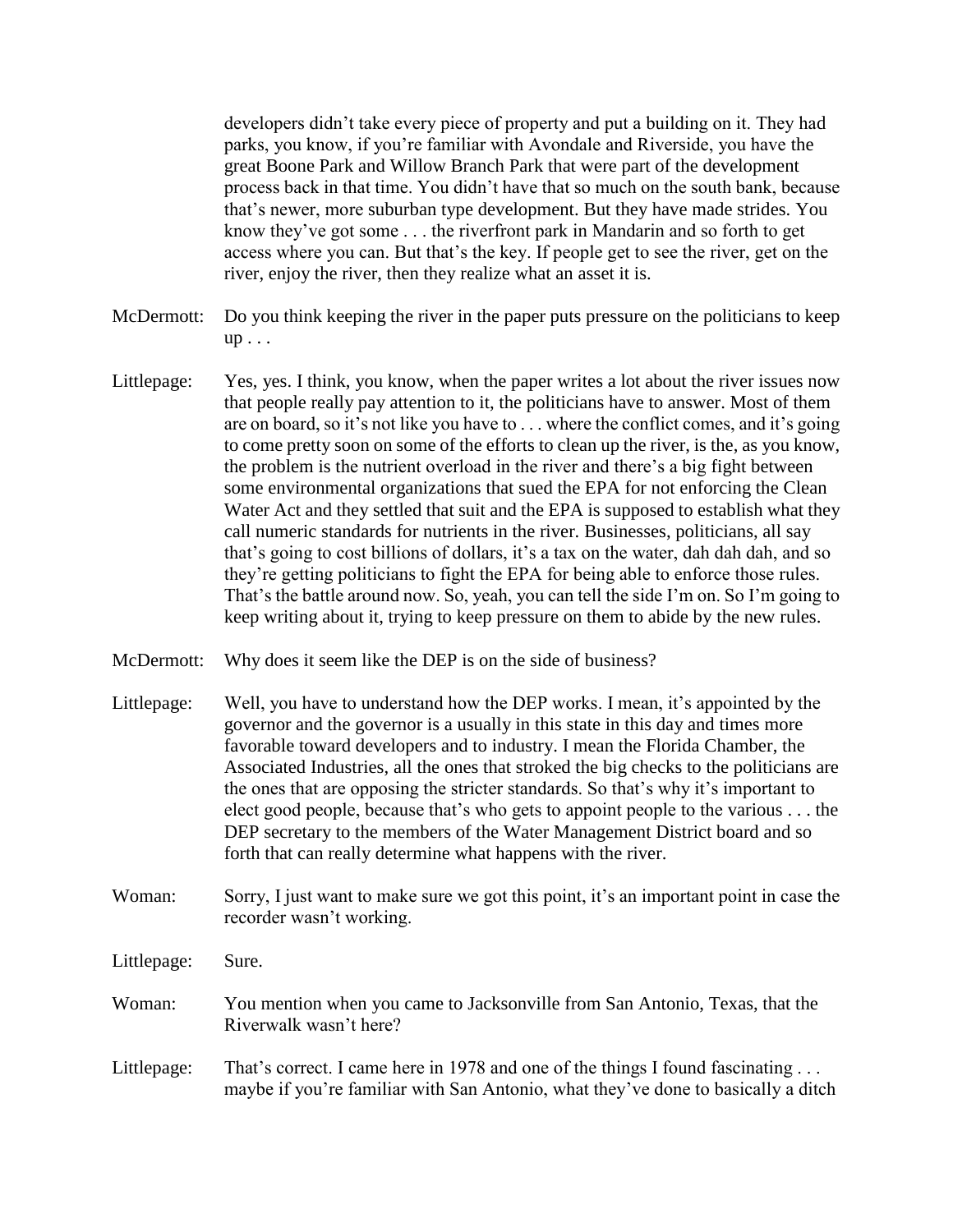that runs downtown is turn it into this great tourist attraction. And here you had this spectacular river running through the heart of downtown that the city basically turned its back to, and that evident because there was no river walk. There was parking lots built on the river. [chuckles] I mean, parking lots on the riverfront and the buildings away from the river. You know, once you find out the city has been dumping all the sewage into the river for years, it became obvious why people didn't want to have much to do with this . . . heavy industrial use where the Shipyards were . . . it's a polluted river. So you know since Hans Tanzler began the cleanup then Riverwalk was . . . Mayor Godbold not only did the Landing, but he did the Southbank Riverwalk. And it was the billion dollar mile, that's what he called it. It would bring attractions down there. And for a long time, the Southbank Riverwalk was the hotspot. You know, they used to put food festivals on it and the hotels had, you know, Friday afternoon partying on the decks overlooking the water. A lot of people went there. Then the Northbank was built under Mayor Delaney's administration. Southbank, there were some flaws in the design, you know. The wood planks were not some of the best material to use. It's old now, its decrepit. It got dirty and the boards warped. And the other problem with the Southbank Riverwalk is there's not a whole lot of access to it. If you want to go to Southbank, where do you park? That's why, right now, Mayor Peyton is redoing the Southbank Riverwalk. They're taking Friendship Fountain and, you know, going to leave the fountain but they're taking all the concrete that goes around it, going to make a park study and redo the riverwalk with concrete rather than the wooden planks. So yeah, this is a huge improvement from when I first got here. You didn't used to have that kind of access. So now you have riverwalks on both sides. This riverwalk here is fantastic. You take the Northbank Riverwalk you go all the way down to the Fuller Warren Bridge. Eventually you'll be able to go to Memorial Park. And then proceed in the other direction. Right now the structure's in place already at the Shipyards for the Riverwalk. Now that the city's getting that property back, they can take down that fence and open up even without development have a riverwalk that goes all the way up to Metropolitan Park in that direction. Which is pretty cool.

Woman: You also said that the Super Bowl helped to bring more pride to the river.

Littlepage: Right. I think when the Super Bowl was here, and at the same time the Northbank had just been completed . . . Northbank Riverwalk had just been completed, so that was new. They closed down the Main Street Bridge to vehicular traffic so you had the ability to walk back and forth between the Northbank and the Southbank. They lit the bridges so that they at night . . . the night you could see it, it was great. People, if you were here at that time, you had all these crowds walking up and down the riverwalk and enjoying the river. So I think that helped put attention on the potential. If you had that opportunity, the best views of Jacksonville is coming up the river at night on a boat and you see the skyline lit up. But if you don't have a boat, you can't see that. Now with the advent of the riverwalk and so forth you get that feel. Once people get to see the river and enjoy it, they take a lot more pride and want to protect it.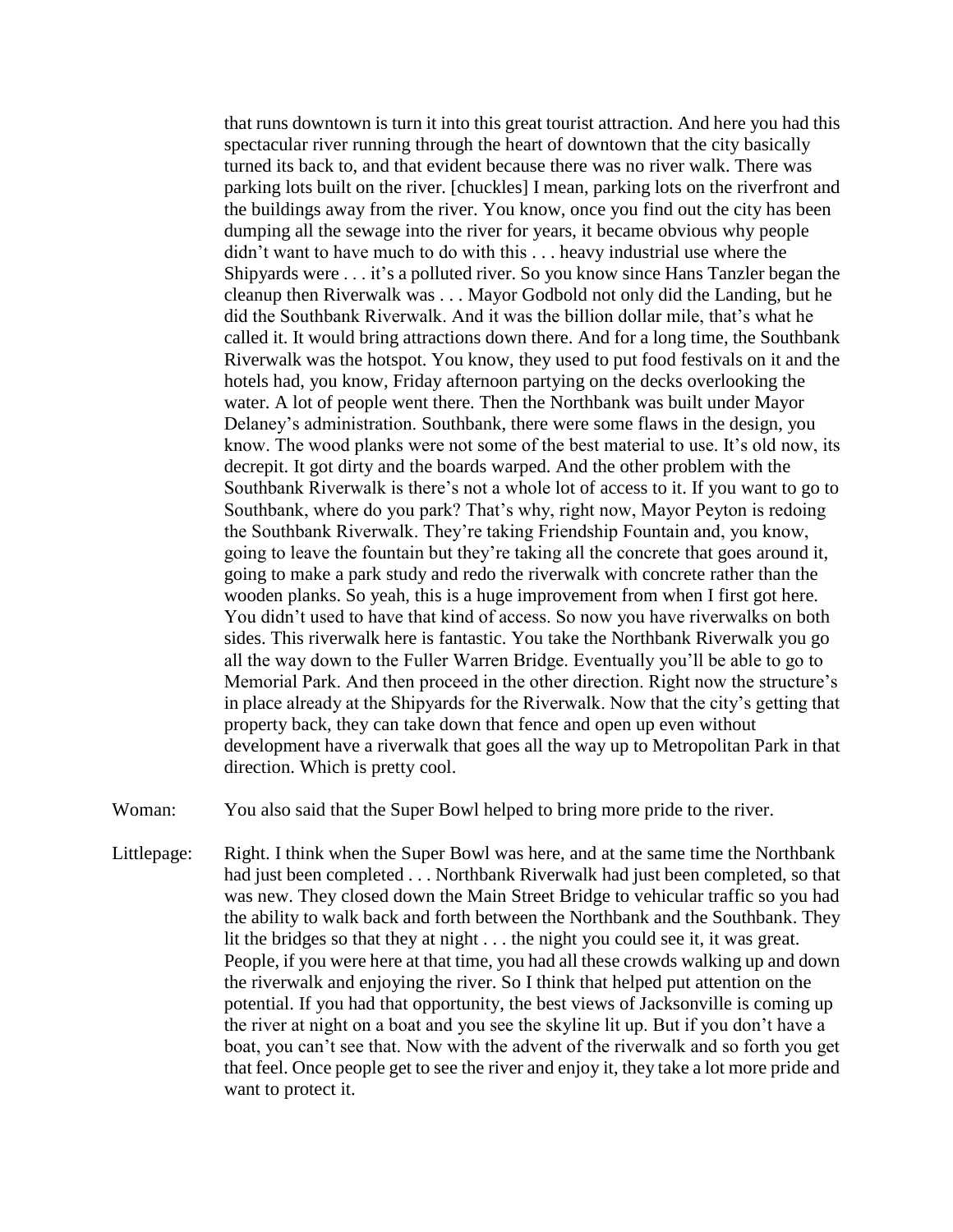- McDermott: What about citizens groups? Or could you just rely on politicians for the cleanup of the river? Or, do you think too the citizens groups, as opposed to maybe in the 70s, 80s, writing about citizens groups. Are they taken more seriously now that they're better organized?
- Littlepage: Yeah, we've always had groups that worked to try to protect the river. Friends of the St. Johns River, dah dah dah dot. But in my view . . .my view . . . the way that really became more serious and became more effective was with the advent of the Riverkeeper organization. You know, the Riverkeeper organization was founded on the Hudson River in New York. Bobby Kennedy Junior was very active in getting that started, and it was a very aggressive campaign in New York to clean up the Hudson River. I mean, they did a . . . if you ever read the history of the Riverkeeper organization, they would do like commando operations to go out to take pictures of pollution being dumped into the Hudson, and really gained people's attention. Now that group was so successful there. And one reason it was successful, it had fishermen. It had, you know, business people. Groups that not only didn't work together working together. And so that idea then grew into if we can do it there we can do it in other areas like North Carolina on the rivers there. And so the talk began why don't we establish a Riverkeeper organization for the St. Johns River. And like anything there's politics involved with the various groups. And finally it got established and I think that's turned the course of people paying attention to the river. And . . . cause they're not doing the commando operations but they'll go to court now, you know. If you don't follow the Clean Water Act they'll go to court to make it happen. And they've attracted all kinds of membership from the Preston Haskells and Wayne Weavers of the world to crabbers, to fishermen to boaters to, you know, a wide range of people. The current Riverkeeper, Neil Armingeon, is particularly effective at getting out the message of what the river is and what's wrong with it.
- McDermott: So writing in a more conservative town, you're writing about the river have you met opposition, you know, as far as coming across more as an environmentalist and having your views seem suspect? How would you write to change that opinion?
- Littlepage: I get . . . when you're in the business I am half of the people are going to agree with you and half the people aren't going to agree with you, so that's just the way it is. And, I get . . . a lot of people say you're an environmental whacko and that kind of stuff. You aren't going to change people's minds. What you just need to do is keep, you know, have an issue out there in the forefront and realize there's going to be, especially in this day and time, we're political, so divided and so, you know, if you're not on my side you're evil it seems to be and that's something we grow out of. But follow what you believe and keep . . . and you know when they call and complain, hey, they're reading the column. So [laughs] at least the thought is getting planted in their mind somehow.

McDermott: Well did you notice a difference after the 2005 algae blooms where you could see it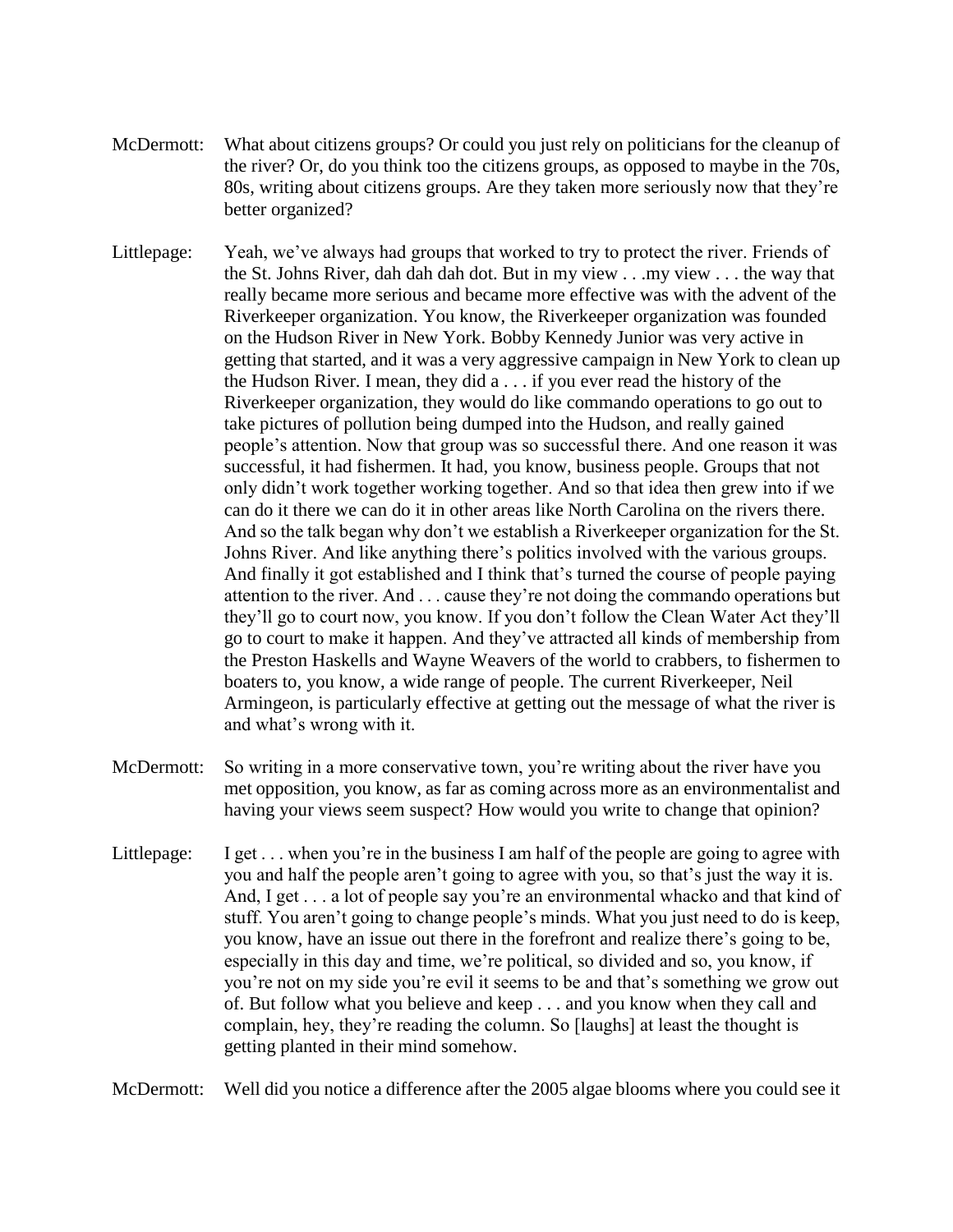on tv and as we talked about before if you're not on the river you still could see that and experience that?

- Littlepage: Yeah, that was a big . . that was a turning point. It was an awful thing to have happen but I think it really captured the people's attention that we do really have a problem with the river. This year was almost as bad, because we not only had the algal blooms but we had that huge fish kill. Now I've been here for a long time, as you know, and I've seen minor fish kills, but I've never seen a fish kill like we had that began around Memorial Day and lasted for almost a month-and-a-half to two months, and it was . . what was unusual about it was the big fish. I spent a lot of time on the river while it was going on and it was really disheartening to see hundreds of these redfish, like twenty-seven to thirty inch redfish just floating belly up. Because redfish is a really strong fish, and for it to be affected it had to be something really wrong with the river. Now they still have not pinned down what the cause of it was. But it was not, I think, the highest priority of some in the DEP, because that I think sometimes they don't want to know what the cause is. Cause if they do, they know it's going to be tough to fix. But, once again, it's a bad thing, but it grabbed people's attention.
- McDermott: The fish kill was from Lake George, pretty much, to downtown?
- Littlepage: Lake George to downtown, and it was most . . . it was strange it was mostly big fish. Redfish, a lot of skates, and I saw some jack crevalle and some big gars. Normally you see the menhaden and all that, and there was some of that, but it was mostly the big fish. Which was confusing. But yeah, that was a bad deal. Of course we had the foam come after that. You always see foam in the river at some point. I never knew what caused it. In any event, it was triply bad this summer. It covered much bigger areas than I had ever seen before.
- McDermott: And how would you compare the *Times-Union* to central Florida newspapers? Because now they want to siphon three hundred sixty?
- Littlepage: Uhhh . . . two hundred sixty. Yeah, well obviously we've been not supportive of that. In central Florida, the *Orlando Sentinel* has good environmental writers. St. Pete does, as well. So I think they've covered the issue objectively. They don't have a columnist attacking it like I am, but you know, it's a . . . probably they'd be a bit more understanding of taking the water, since they need the water. But I think those newspapers also understand that there's some better ways to go about it than taking water from the river. Conservation is obvious. If we can save water, we're not taking it from aquifer, you know. If you're pouring half the water out of the aquifer on your landscaping maybe you're not using the aquifer water properly and we can conserve and not have to go after the surface water. But there's some good newspapers down there that have done a good job covering it.

McDermott: Looking through some articles from the '70s and the 60s of the *Times-Union*. I do agree that. . . I thought maybe they would be more pro-business, but I saw them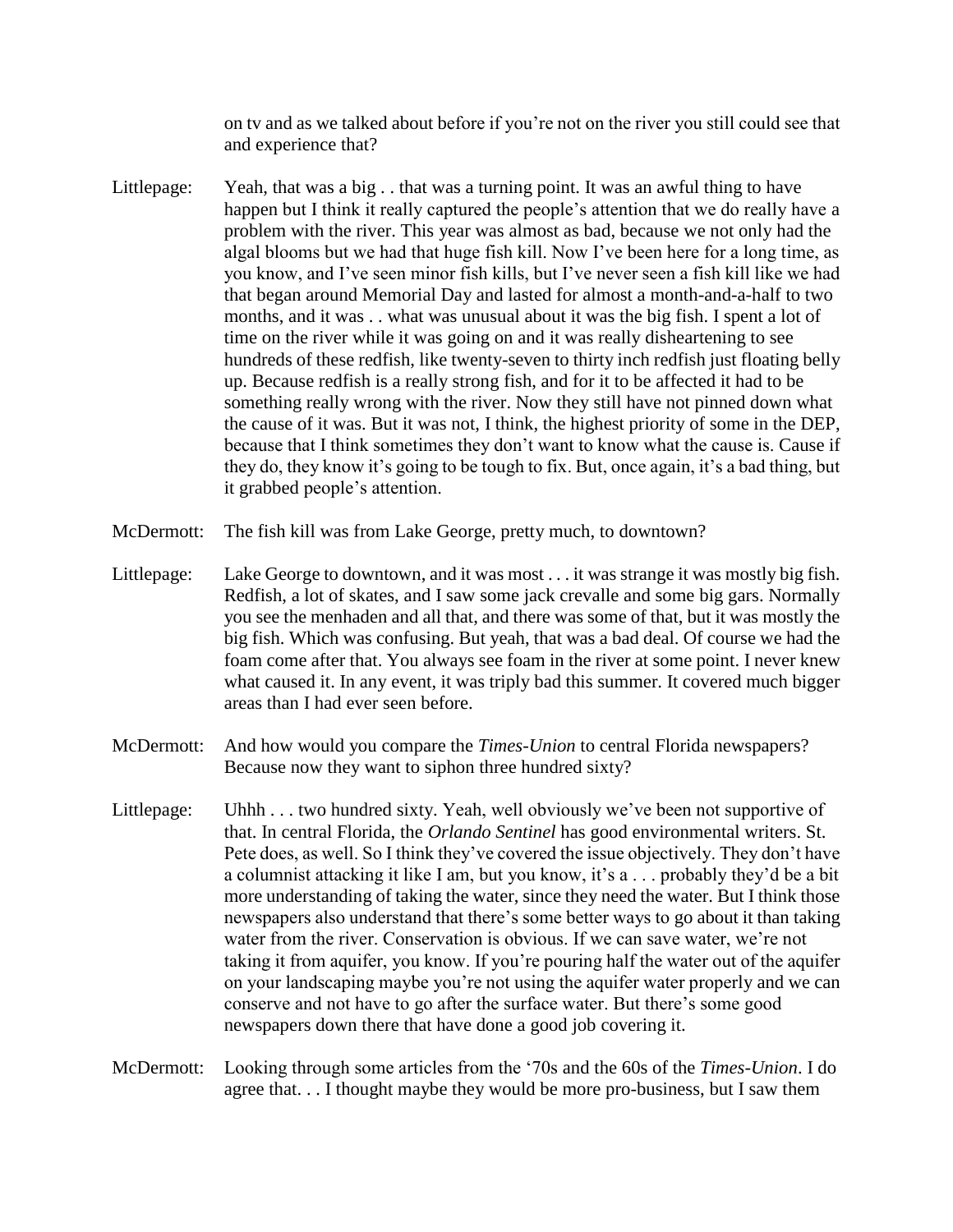more on the side of letting us know who would be harmed with it. But the writing seems now more like it's trying to educate more. Would you agree? Or do you feel when you write about the river are you breaking it down more so that the readers can understand? Or can you write more about the scientific side?

Littlepage: I think . . I try . . . obviously I'm coming from a point-of-view. They say you're not being fair, but I don't have to be fair. Okay, that's just the way it works.

[Laughter. The woman mentions something about it being an editorial.]

- Littlepage: But I try to explain as much as I can what's going on with the nutrients, with the nitrogen and the phosphorous from a scientific standpoint. How, you know, we point the finger at Georgia-Pacific, which we need to do. We can point the finger at JEA, which we need to do. But we also need to point a finger at all of us, because we're putting fertilizers in our yards, you know, and driving cars that leak on the roads all of which goes into the river. So it's not . . . I try to educate people in those terms.
- McDermott: That's what I found the big difference was. Writing about what we, as citizens, can do.
- Littlepage: I think that's very important. I try to do that. The Riverkeeper's been good about, you know. . . The Water Management District. Go to their website. They've got great ideas on how to make a water friendly yard and things that you can do to conserve water. They're not all evil over there. They've got things that can help. I think that's been a change. I think six years ago, people wouldn't have thought about if I put fertilizer on my yard and I put too much it's going to go into the river, because the rain's going to come and it's going to down into the storm drain and into the river. Especially if you live on the side of town I live on, because, you know, Riverside was built before the retention pond. So those drains there go straight into the river. It's not allowed anywhere. So it's an education thing. The big issue, I think, that's coming up that will require a lot of education and a big decision on the health of the river versus jobs is with the poor and the dredging, continual dredging of the river. The port's a big job producer for Jacksonville, a big economic driver. But in order to meet the requirements of the bigger ships that will come with post-Panamax they have to have a deeper channel. The channel now is at forty-two feet and they want to take it to fifty. If you go back in history and look the channel used to be six feet. [laughs] You know every time you change the channel, the depth of the channel, you're altering how nature set up the river. Conflict is going to come as . . . in this part of the state, Water Management District is doing . . . removing the water and also the dredging. It's how that effects the salinity levels in the river, because it definitely changes the salinity levels if you take the channel that deep, how much further to the upriver does the salinity levels change. Which then changes the whole ecosystem, cause you know, the grasses that you need for the estuary and spawning areas don't live in salt water. So you get . . . it changes. So the conflict's going to come at some point. Are we going to have jobs, or are we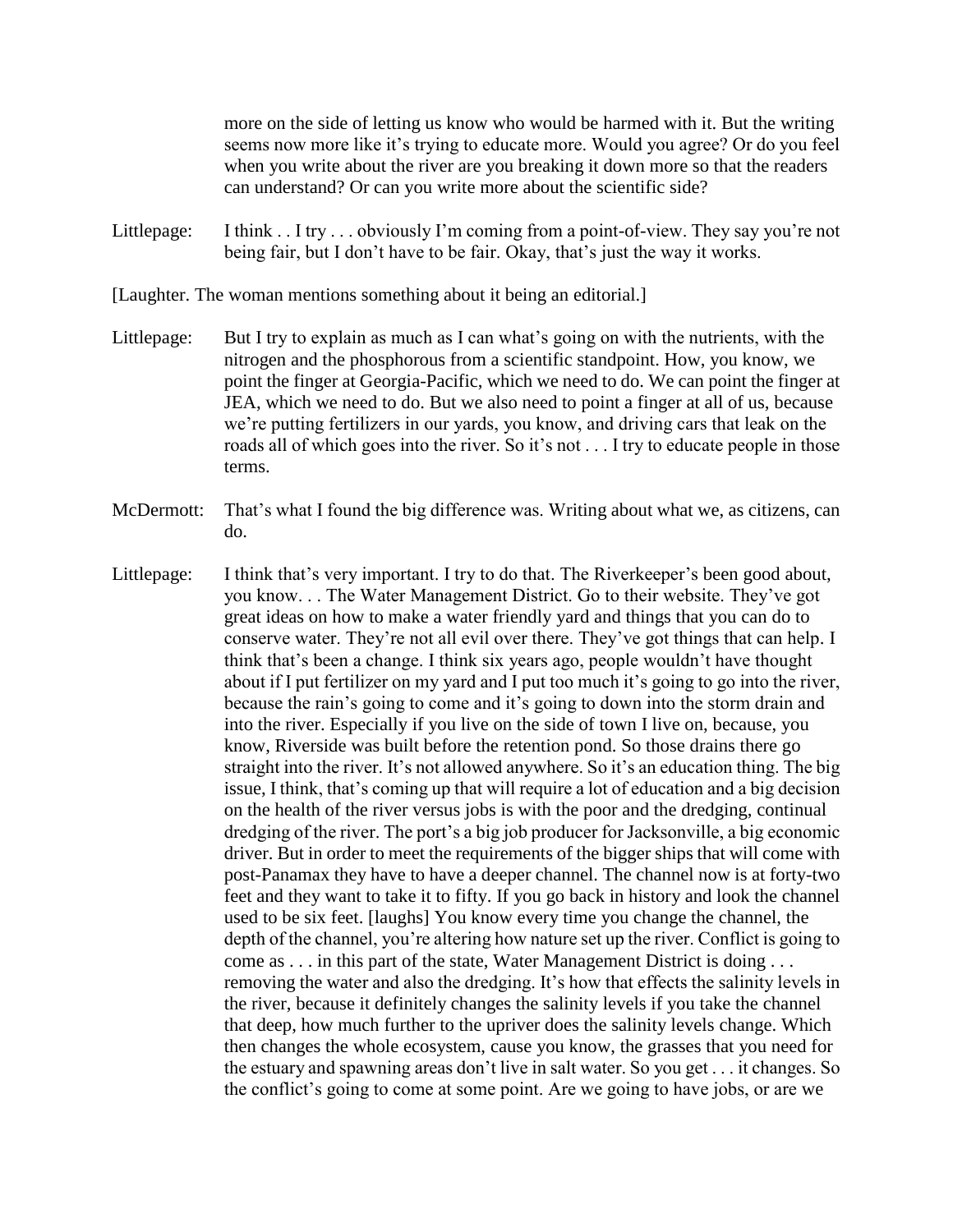going to protect health of the river?

- Woman: A few weeks ago, I woke up and I was listening to NPR and they mentioned the St. Johns River summit. They mentioned a person who called in and they said that it was quite hypocritical that the summit was actually funded by Georgia-Pacific. So they were saying why bother going to a summit if it is being funded by the very people who are polluting the river. Have you ever found a conflict of being a journalist versus being able to talk about the things you want to talk about but the newspaper has to bring in advertisements from companies . . .
- Littlepage: No. I mean I will say that is one of the good things about working for the *Times-Union* and like I said I've been writing the column since '89, so I'm in my twenty-second year of writing the column. They've never said you can't write that. The various publishers I had recognize if you're going to have op-ed columns, opinion columns, you've got to let them have an opinion. Now, there's a certain balance. I know I'm not going to, you know, start a crusade to drive the banking out of Jacksonville, you know. But I've never had any pressure to do that. So that part has been good.
- McDermott: What do you think the biggest change has been in the writing, since you've been writing with the *Times-Union?*
- Littlepage: The biggest change was when I started out as metro columnist and then I got moved into the op-ed page, because our metro columns were too controversial. Which is fine. They're controversial, so . . . by moving me to the op-eds page they let me become more opinionated. [laughs] You know as opposed to what was on the metro front. That's allowed me to write in a different style than I would have opposed to writing as a metro columnist. But it's been good. It's been a privilege to get to write the column. They've been good to let me do it.
- McDermott: When the river summit first came about, so 2000?
- Littlepage: That's about right, yeah.
- McDermott: So, what I read was one of the goals was to get the river condition to what it was a hundred years ago. So was the goal realistic? Or was that ...
- Littlepage: That was Delaney's goal. And no, it's not realistic. But you set goals and you try to get as close as you can. The summit's . . . you mention the controversy over the last one with Georgia-Pacific. I'm a big fan of Georgia-Pacific being one of the main sponsors of the river summit, but whoever sponsored it . . the good that could come out of that is you get more people sitting down and talking about the river. And hopefully coming to a consensus on the things you can do. One of the problems with the river, we're up here on the end and all those counties down south of us have different ideas about the river and how . . . their uses of it. To get all the counties to work together and say okay let's come up with a common goal of how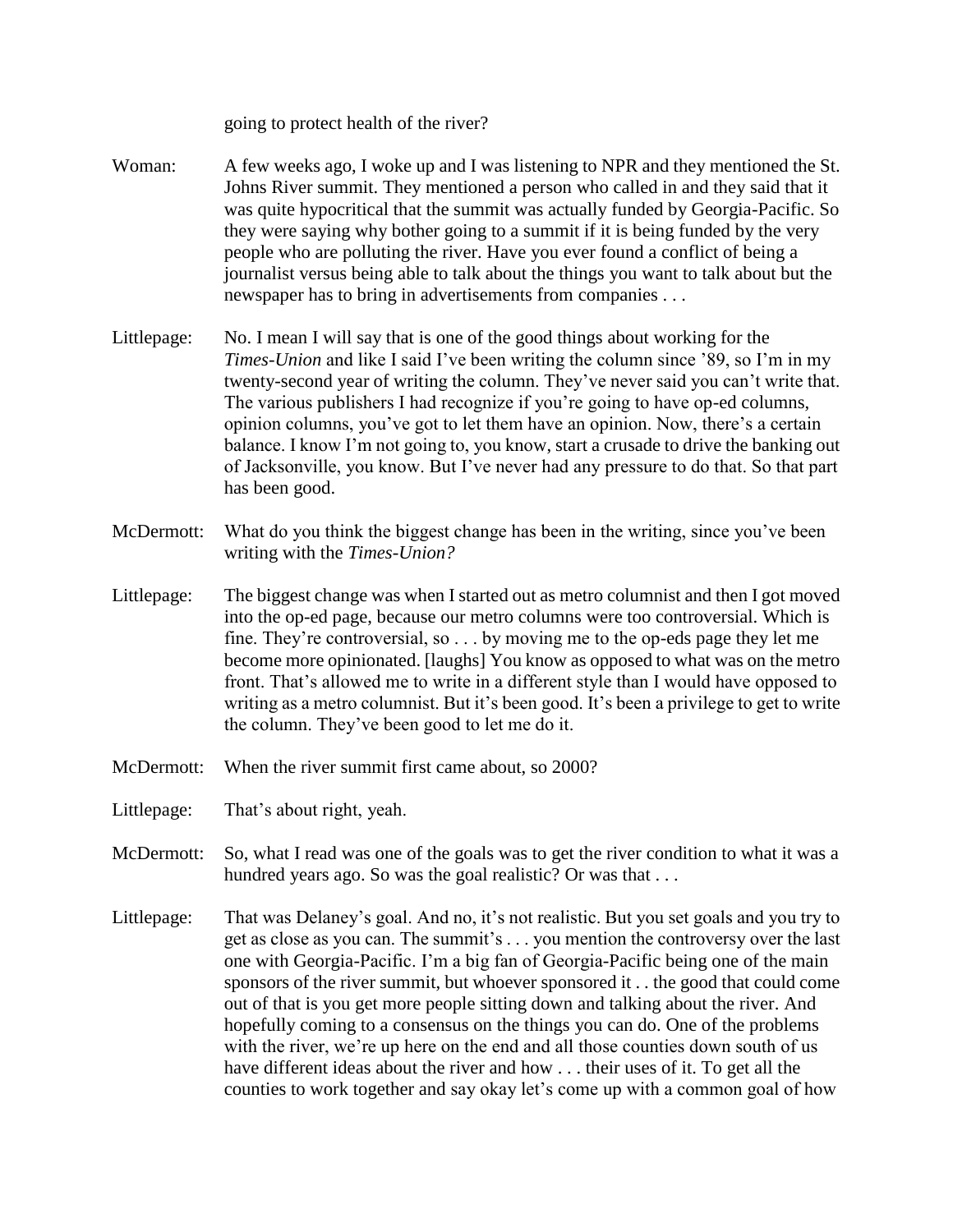we're going to protect the St. Johns River and why it's important to do that. The summit at least, not all of them, but got some of those counties that had come in the past to begin talking. What could come out of it is, of course depends on what happens Tuesday, I'm not pushing one way or the other. But if John Thrasher is elected reelected to the senate he very likely will be line to become the senate president at some point. He's made a commitment to making the St. Johns River an issue in the legislature and to get the various representatives of the counties to form a caucus to look at the river issues and to come up a common way of approaching them. That would be big. The phrase you're gonna hear him say, and you've probably heard it, is they need an Everglades style solution to the St. Johns River. And they do. I mean it will be a lot cheaper to do it now than to wait like the Everglades and they're spending twelve billion dollars to try to restore parts of the Everglades. But if that happens, then a good thing will come out of that summit. And the good thing is we'll have John Thrasher on the record saying that's what he's going to do [laughs]. And if he's reelected and he doesn't, I'm going to remind him of that every other week that he's not doing what he said he was going to do.

- McDermott: So you still feel, or would you feel that especially in economic times like this is development still going to be put in front of water quality? Or do you feel we've come to a point where we will take both into consideration and make a decision that's gonna benefit . . . still keep the river in a position . . .
- Littlepage: I'll show you . . . now this is a political answer, because it is politics. The answer to that if Rick Scott becomes governor, the river's going to suffer. You know, his whole mantra is to get government out of the way and let business do business. Well how business does business is not good for the river.
- McDermott: But in that sense, do you think that citizens groups are strong enough now opposed to what they would have been twenty years ago to put pressure on politicians?
- Littlepage: They'd have to do it through lawsuits. You know, Rick Scott talks about doing what he did with problems with the Department of Community Affairs. Well, as bad as DCA has been they've been of the few steps we have between letting developers just run rampant and just do what they want to. If Rick Scott thinks that there's too many regulations and so forth that's holding industry back well then that means the Water Management District isn't going to be able to enforce the rules to protect the river. As poorly a job as Water Management . . . at least they've been there and done some things to help . . . We'll see. Unfortunately that is a political answer, because politicians will determine if we do what we need to do to clean up the river. Tough economic times. Absolutely. But you have to look at the cost of what will happen if we don't improve the river and protect the river. I mean it's a huge economic driver for Jacksonville, and up and down the river. If that river turns green more than just one month out of the summer, if you have fish kills regularly. First of all, property values, which are the base of much of the revenue for your city are going to go down. You'll lose your boating industry and your fishing industry. It will have a huge economic impact. So it's always going to be a battle with these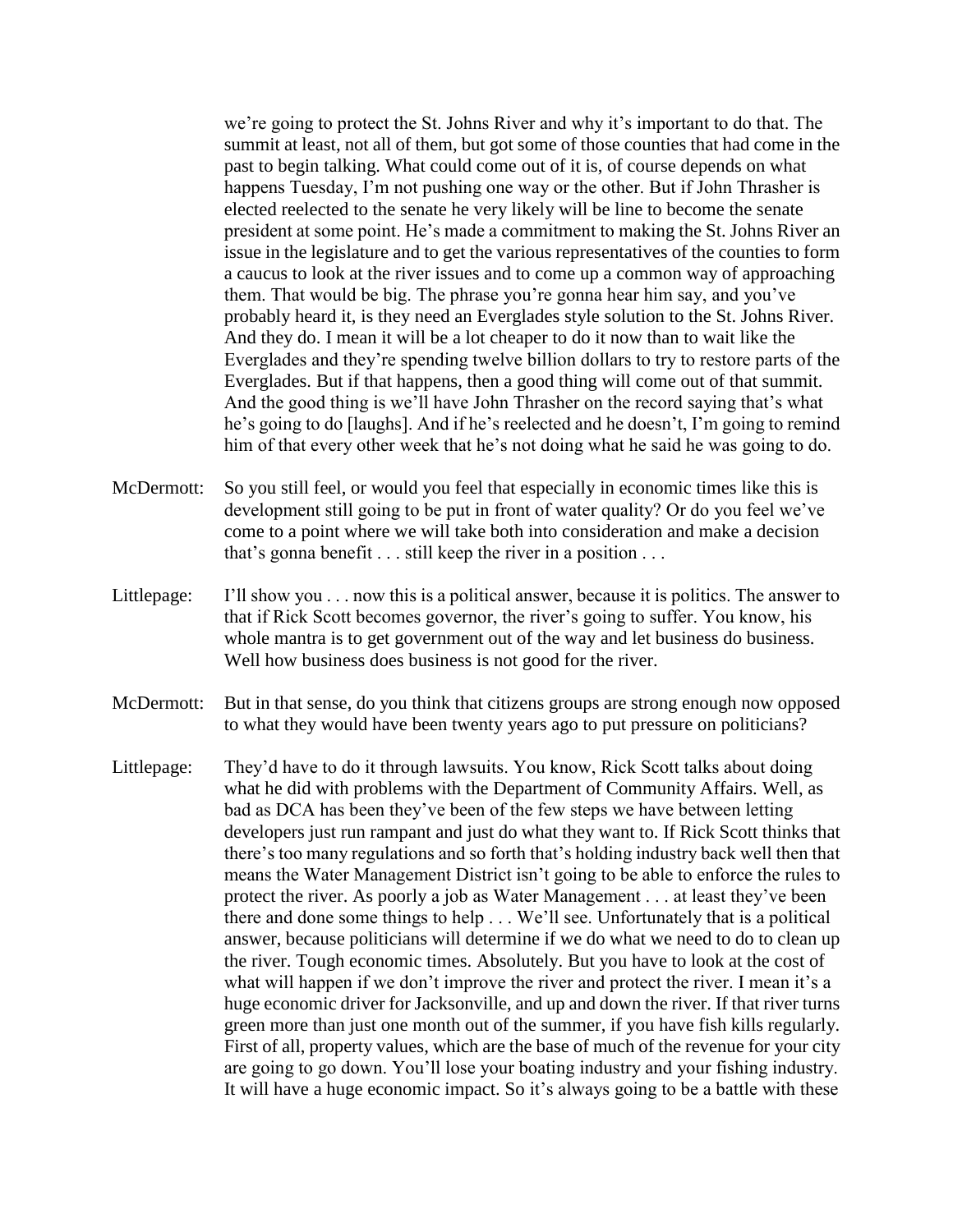politicians.

- McDermott: I noticed more recent articles are using the term new economy, but using the river then for tourism. And is the city, I know we mentioned earlier competing with the beach. It's just seem like I've always heard more about the beach being promoted for recreation than the river.
- Littlepage: The beach is obviously the beach. It's gonna attract . . . one of the ways I see it and it's anecdotal, but what do you see on top of people's cars now that you used to not see much of? Kayaks and canoes. Most of that is in the marshes in the river, where that's taking place. You know, the Riverkeeper puts on several boat tours during the year where they take people, actually on the river taxis, and go down to Palatka.

Both woman and McDermott: We did that Friday.

- Littlepage: And it's always packed. Well that probably tells you, hmm, there might be something you could do on a regular basis and bigger basis that people would do. Because we're used to this part of the river, but you go south of here and it becomes more of what you think of as a river. You know, it's narrow and winding. All the trees are hanging over the banks, stuff like that. I think done properly you could do a lot more to promote the use of the outdoor aspect of the river to people, especially down south. You have the springs and all that, which is a whole other attraction. And I think you're seeing more people not stopping going to Disney World, but wanting to do more than just Disney World. And one of the things they can do here is the S. Johns River is get out and see what a real Florida is as opposed to a fake Florida.
- McDermott: You see towns along the Mississippi you know they play up the whole  $18<sup>th</sup>$  century,  $19^{th}$  century . . .
- Littlepage: Yeah, you know, I think there's things like that that can be done. I think more and more . . . you see more and more people wanting the ecotourism aspect of travel. They're still going to take the kid to Disney World, but maybe they'll spending a couple days out kayaking, paddling in the river and, you know, see real alligators up close kayaking . . .paddling down the river.
- Woman: I think just from my perspective as a young woman I think one of the attractions for the river, honestly, is the wedding industry. People often don't think about this, but when you look at, if you map out where the wedding venues in Jacksonville are they're either at the beach or here on the river. And part of that is it's scenic and since the Cummer Museum and the woman's club over there, that's one of the primary spots. Because you have the gardens and that river.
- Littlepage: That's another thing we can do, just talking downtown, this part of the river. If we get the Shipyards development going, we get the Southbank development going, and then you get a regular service going to the museums. You take the taxi to the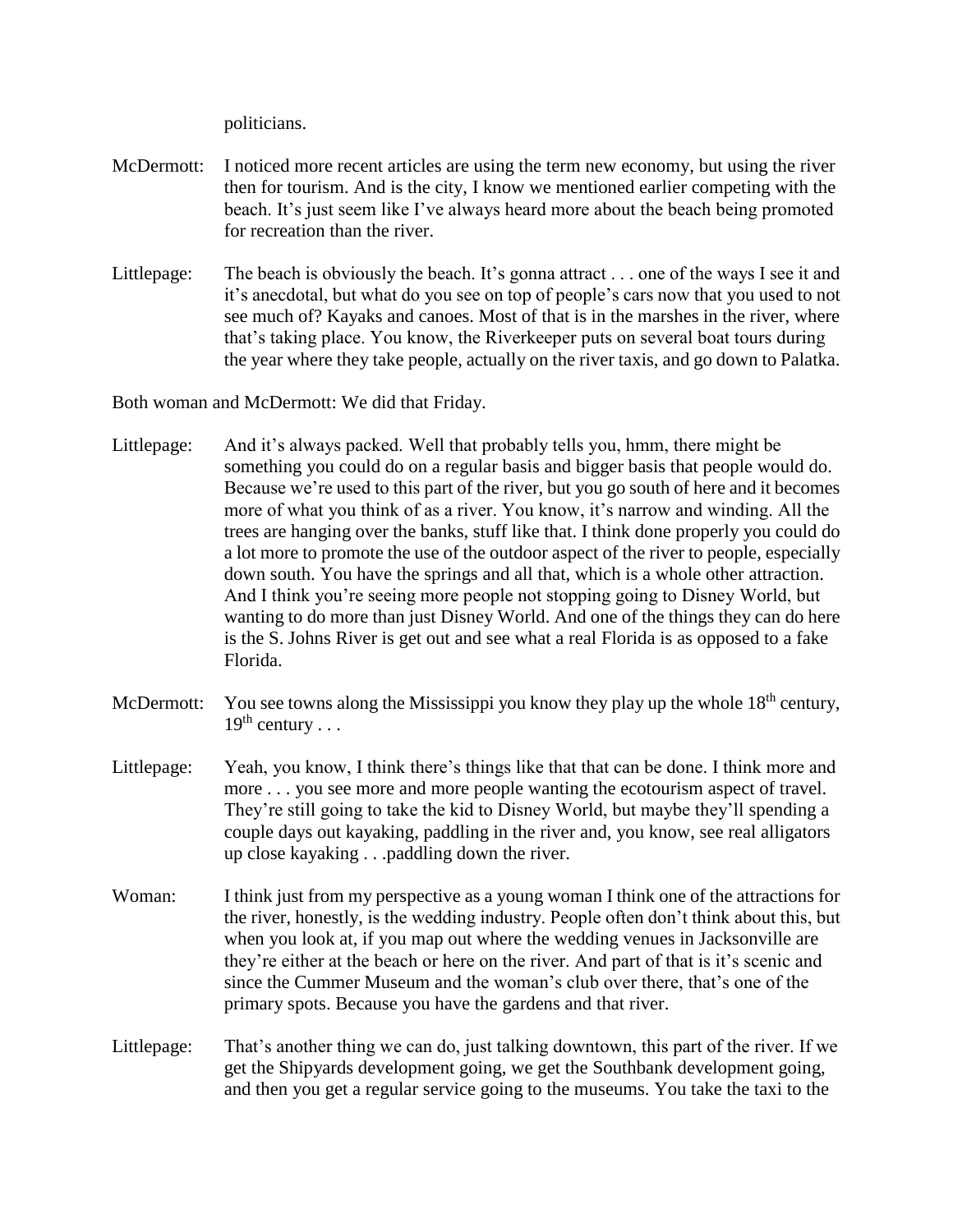museums, take the water taxi out to the zoo. People don't get a chance to go on the river. You don't have to have a boat to do that. You get out here and have a regular outing. Take advantage of our museums and make a day using a route. The people could do . . . unfortunately I kind of screwed this up. You could do Quest Creek, which, I don't know if you know, goes under this building [laughs] Sometimes you see a boat come up and it disappears under the parking lot. [laughs] One time you'd be able to run it up to Prime Osborn and you could have gondola boats running back and forth. Some of the stuff they did with the Skyway they could've stopped that.

- McDermott: That's another story.
- [Laughter]
- Littlepage: Yeah, that's another story. But, what I'm saying there are things . . . We don't know what's gonna happen. One of the uses of the Shipyard property might be to put a convention center there. So now we need hotels, convention center, people here for convention if they can get on a water taxi and go down to the Cummer gallery and look at the museum or go out to the zoo. Now you have things people can do. Spouse comes to the convention. Spouse doesn't want to sit through all the meetings, you know, can go do things like that. Then downtown becomes more active and you can get a lot more accomplished. That's when you need to use the river as a selling point for downtown.
- Woman: It's really interesting. If I remember correctly the zoo already has a pier.
- Littlepage: Oh yes, it does. It's got a pier and a dock and all that. What they'll need to do is dredge a little bit, because it's silted in. You've got to drive a really shallow-draft boat to get in there. But I know they're working on that, so you have that connection. Then you can get really carried away. You can take it out to the zoo. You can go over to Fort Caroline or you can take it up to Kingsley Plantation. You know, they've got docks at Fort Caroline and Kingsley Plantation. Barbara Goodman, who's the head of the park service here, keeps getting a little money at a time to establish . . .to go ahead and put in a ferry service between Fort Caroline and Kingsley Plantation. Which you'd have a naturalist on board, you know, and you'd go through the marsh and they'd point out all the different birds and vegetation and to me that would be a big attraction. Every time I see Barbara, she's been working on this for about ten years, and every time I see her she says hey I got some more money for the plan to put the . . . I think about now they'll put headquarters around Sisters Creek marina, but then yeah you come here from the Midwest for a convention. You get on the river and go to the zoo, go up to the Preserve. It's all interconnected. It'd be quite a treat for someone's who's used to looking out at wheat fields all the time. [laughs]

Woman: Sounds like a lot of fun.

McDermott: It does. I think it's, I think some of its generational. You have to have the people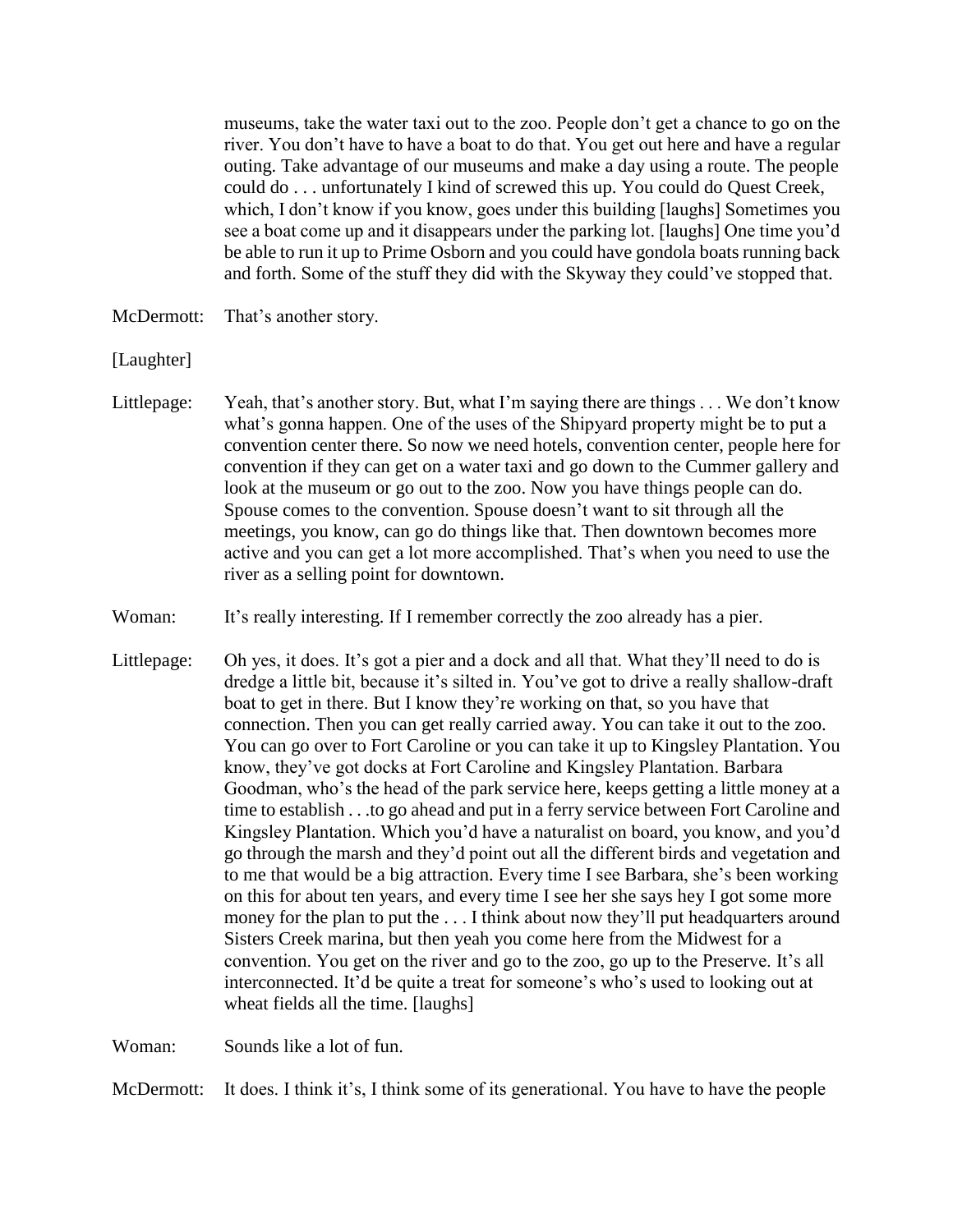that want to do it, and you know, that's one thing I've always thought about Jacksonville. Is this a town that people want to get out and something like that? To come downtown or is it more suburban type?

- Littlepage: I think . . . I tell you my children, really, are big outdoors people. They love being out on the river and in the woods. You see more . . . there's always going to be the suburban element. That's why, you know, the Avenues and the St. Johns Town Center is like, you know, a city within itself out there. But, I think, you know, it doesn't mean you can't have a city within downtown, too. You're going to have some young people, if they get more of an entertainment district downtown, more things like that going on, especially if you work downtown. I never understood the people who go live at the beach and work downtown. That means they've got to downtown everyday and five days a week to go to work. Whereas I live and work downtown, and if I want to go to the beach, I drive out there two days a week. I live ten minutes from the office, and they're driving an hour each way sometimes. But you've got to have more going on downtown than we have to get that. But many cities would die for what we have downtown. To have a river like this that runs through the middle of their downtown.
- McDermott: Any city in particular you'd like to see Jacksonville ...
- Woman: ... model itself after?
- Littlepage: You know, there's a lot of ... Indianapolis has done a good job. They've got a whole stream. Of course San Antonio I think is a good example of what you can do if you do things . . . There's a lot of cities that have done a lot with their downtowns, like Charlotte, that don't have the asset we have with the river. So if we took advantage of it, we could get there. But it's a tough climate at the moment to spend money.
- Woman: Do you think one of the challenges with the ... I don't know. I feel like this is a challenge for me. You asked me earlier before this interview if I'm from Jacksonville and I gave you the "uhhh" because I'm a military child. You have a lot of people coming to Jacksonville who are from outside the area, especially from up north. So you have that question are you a Jacksonvillian and they just look at you like what do you mean? Do you think the challenge of having people having pride in a central location is because of the fact you have Mandarin, you have the north side, you have . . . It's regionalization of Jacksonville, itself.
- Littlepage: I think one of the problems that downtown has always had is Jacksonville is a city of neighborhoods. You know, a lot of times, it's not I live in Jacksonville it's I live on the west side. Where do you live? I live in Mandarin. I live in Avondale. One of the reasons Jacksonville's downtown kind of lost out when the migration to the suburbs. We've got to build that back. It's hard. But you know I'm a firm believer that every great city has a great downtown where they have these amenities. You live in Mandarin if you want to go to a really top-notch show you're going to have